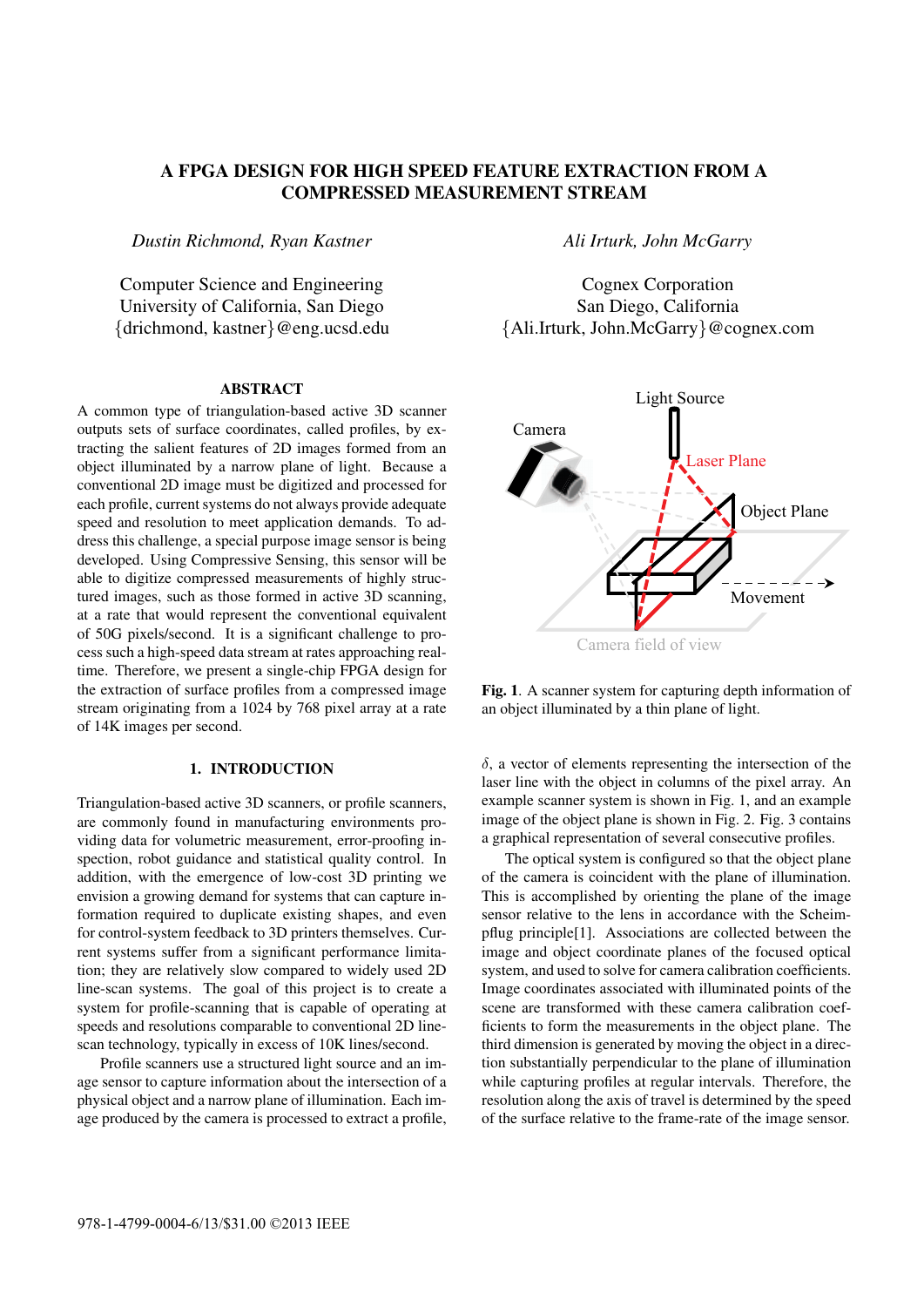

Fig. 2. Grayscale representation of an image signal  $\mathcal{X}$  at time  $t$ , created by the intersection of a thin plane of illumination and a metallic object. The laser line features are formed by direct illumination of the object, and other features are the result of laser speckle or indirect illumination.

Some applications require a 3D scanning system that can accurately profile the surfaces of large fast moving objects. Such systems must capture and process large images at high speed to generate the hundreds or thousands of profiles necessary for sub-millimeter spatial resolution. CMOS sensor advances allow conventional image sensors to obtain framerates of 3K to 5K frames per second (FPS) for medium sized (512 by 512 pixels) bitmap images, with some speeds approaching 1B FPS for small (32 by 32 pixels) images [2]. However, in large image sensors, transferring the image information stored in the analog domain of the pixel array to the digital domain of the image processor presents a significant problem due to restrictions on the image sampling rate caused by analog-to-digital conversion speed and off-chip transmission bandwidth.

To address these challenges we apply signal processing principles from Compressive Sensing (CS)[3]. CS is a relatively new technique for sampling sparse signals at sub-Nyquist rates. To date, CS has been used in a variety of sparse-signal applications [4][5][6].

A recently developed image sensor combines the multibit analog-to-digital measurement and compression steps of the conventional data pipeline into a single stage that forms the coefficients of a compressed measurement as part of the sampling process. It applies certain principles of an extension of CS, called 1-bit CS [7] [8], to enable high framerate transmission of a certain class of low information content image signals for off-sensor processing. We believe that this image sensor can generate useful measurements of laser-illuminated images at a rate that represents the conventional equivalent of 50G pixels/second. Although this solves



Fig. 3. Graphical representation of profile information  $\delta$  extracted over three frame times.

the problem of ultra high-speed digital information capture and transmission, it creates a second, equally challenging problem, i.e. real-time processing of the output data stream to extract profile information embedded in the compressed measurements.

In this paper, we present a solution to the problem of high speed feature extraction from the measurement stream of a special purpose compressive image sensor. This work demonstrates that it is possible to exploit the principles of CS to improve the throughput of a class of image processing problems characterized by extremely low information content image streams.

Major contributions of this paper:

- A method for extracting features from a compressed measurement stream that has been formed by a special purpose compressive sensor capturing images of an object surface moving perpendicularly through a narrow plane of illumination.
- A single-chip FPGA design for the real-time extraction of surface profiles from a compressed measurement stream operating at 14K, 1024 by 768 pixel images per second.
- A working demonstration using MATLAB, a Xilinx VC 707 evaluation board, and a PCI Express 2.0 link.

We begin with a brief overview of CS as it relates to our work in section 2.1, and follow with a description of our optimizations in section 2.2. These optimizations adapt CS using specific knowledge of the 3D profile scanning application domain. Section 3 describes our FPGA architecture, and section 4 reports the area, timing, and throughput results for this architecture. Finally, we conclude in section 5.

# 1.1. Notation

Throughout this paper, 2-dimensional arrays of matrices are denoted by bold uppercase letters (e.g.  $\Phi$ ), 1 dimensional arrays of matrices are denoted by script (e.g.  $\mathcal{X}$ ). Uppercase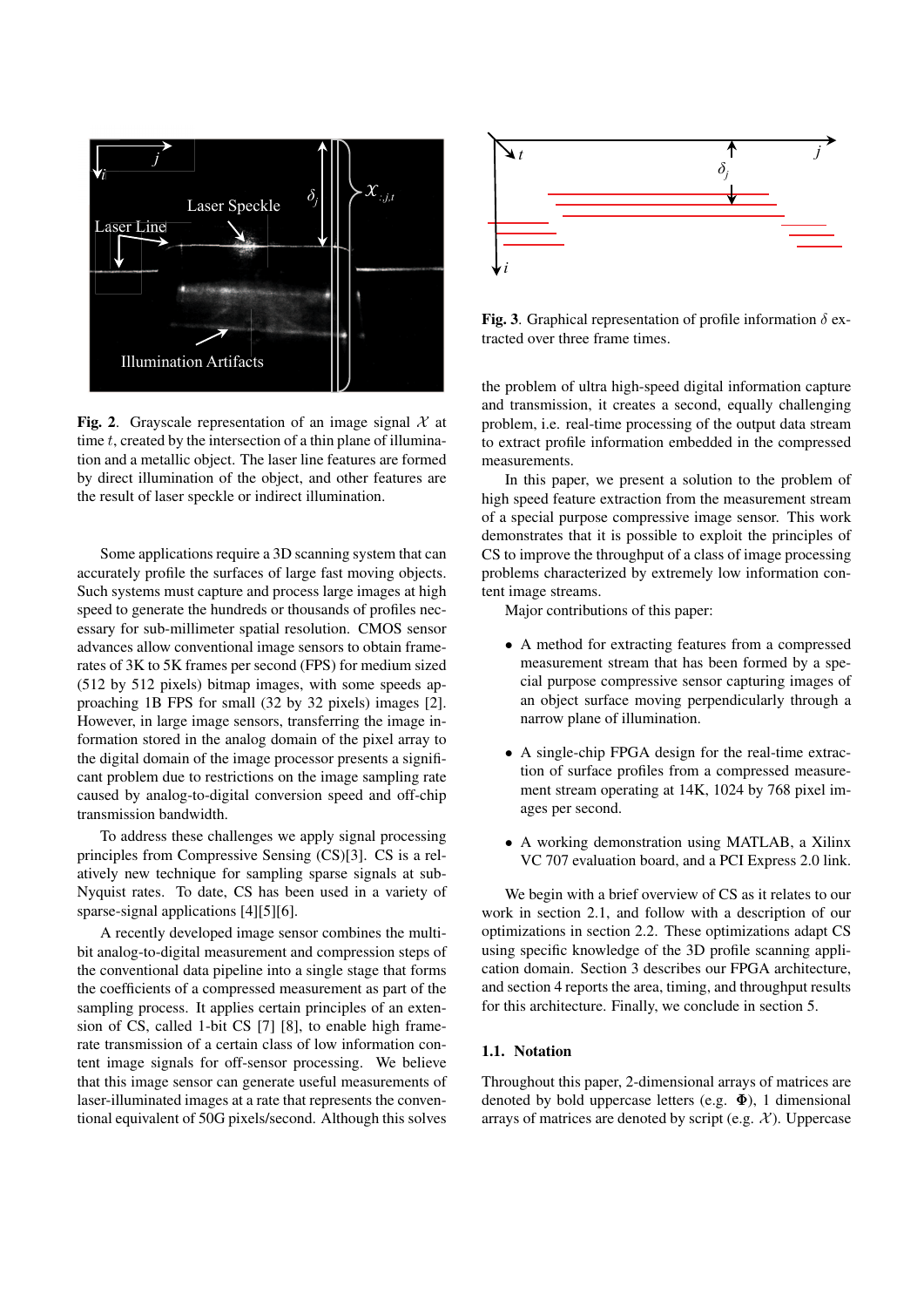letters are use to represent a single matrix (e.g. Φ), and corresponding lowercase letters (e.g.  $\phi$  and x) may be used to represent one vector. We use MATLAB style notation to refer to rows, columns, and various two dimensional slices of higher dimensional arrays (e.g.  $\mathbf{\Phi}_{::,:h,k}$  is the  $(h,k)$  matrix element of Φ). Unless otherwise defined, italicized alphabetic characters denote scalars (e.g.  $M$  and  $N_1$ ).

### 2. COMPRESSIVE SENSING

#### 2.1. Background

CS is a relatively new signal acquisition and compression technique that has been the subject of much research interest since it was initially described in the early 2000's [3]. In general, CS provides a mathematical framework for capturing sparse or compressible signals at a sampling rate lower than the Nyquist sampling rate. A complete introduction to CS and its extension, 1-bit CS, is beyond the scope of this paper. Instead we refer the reader to one of the many papers that provide an introduction to this field of research [3, 7, 9, 10]. However, in the interest of making subsequent discussion somewhat self contained we provide some background that relates directly to the present discussion.

First, let the image signal captured by a column of our image sensor be represented by  $x \in \mathbb{R}^N$  and let the digital measurement of the signal be represented by  $y \in \{-1, 1\}^M$ . In addition, suppose we know that  $x$  is  $K$ -sparse, i.e. it only has  $K$  nonzero values or it can be adequately represented by K coefficients in some linear basis. Now, let  $x_1$ and  $x_2$  represent any of two signal vectors  $x_1 \neq x_2$  and let  $y_1 = sign(\Phi x_1)$  and  $y_2 = sign(\Phi x_2)$  be their respective measurements using the measurement matrix  $\Phi$ . Then,  $y = sign(\Phi x)$ , is a Binary  $\epsilon$ -Stable Embedding of order K for the K-sparse signal  $x$  if the normalized vector angle between any two signals is equal to the normalized Hamming distance between their measurements, within some tolerance  $\epsilon$  [7]. This relationship can be expressed as follows.

$$
d_{ang}(x_1, x_2) - \epsilon \leq d_{ham}(y_1, y_2) \leq d_{ang}(x_1, x_2) + \epsilon \tag{1}
$$

In 1-bit compressive sensing it has been shown that if Φ consists of IID (Independent and Identically Distributed) random variables drawn from certain known random distributions and  $\epsilon > 0$ , then  $y = sign(\Phi x)$  is a Binary  $\epsilon$ -Stable Embedding with probability  $P_r > 1 - \rho$  for:

$$
M \ge \frac{2}{\epsilon^2} (K \log(N) + 2K \log(\frac{50}{\epsilon}) + \log(\frac{2}{\rho})) \tag{2}
$$

Assuming constant error tolerance, Eq. 2 implies that it is the information content of the signal, as represented by the sparseness  $K$ , not the signal dimension  $N$ , that is the dominate factor determining  $M$ , the number of bits necessary to encode the signal  $x$  in the measurement  $y$ .



Fig. 4. Graph of the  $\mathcal{X}_{:,j,t}$  column from Fig. 2

Methods to recover the signal  $x$  from the compressed measurement y depend on the a priori knowledge that the signal of interest is sufficiently sparse and uniquely represented in the measurement vector, i.e. there is a Binary  $\epsilon$ -Stable Embedding. General signal recovery methods have been widely researched [8, 11, 12, 13]. These methods, typically, involve a search for a maximally sparse signal  $\hat{x}$ that satisfies  $\|\Phi \hat{x} - y\|_2 \leq \tau$ , where  $\tau$  is the noise tolerance. Iterative signal recovery methods are not practical to implement for our application, given the overall dimension of signal space and our throughput objectives. It may also be noted that complete signal recovery is not possible because the  $sign(.)$  function discards the scale information, in effect constraining any reconstruction of  $x$  to a spherical sub-manifold in  $\mathbb{R}^N$ .

Fortunately, complete recovery of the original image signal  $X$  is not necessary or even desirable in our application since it decreases the maximum throughput of our system. We observe that, given certain application specific optimizations, we can model the signal of interest in such a way to make it nearly  $K = 1$  block-sparse. This allows a computationally efficient search for signal model parameters representing a filtered signal  $\overline{Z}$  that satisfies the test of consistent reconstruction.

# 2.2. Application Specific Optimizations

As shown in Fig. 2, the image of a scene illuminated by a laser line projector ideally consists of a set of thick bright line segments superimposed on a predominately black background. The thickness of these line segments are not always uniform; as the scanned surface changes its optical properties the apparent thickness of the laser line can vary by several pixels. Therefore, the center of the laser line is the best estimate of the location of the object-illumination intersection since it is invariant to surface changes. However, in practice, finding the center of the laser line from the maximum pixel intensity is problematic in the presence of typical nonlinear effects such as laser speckle, which can shift the maxima by several pixels. Moreover, laser light reflected,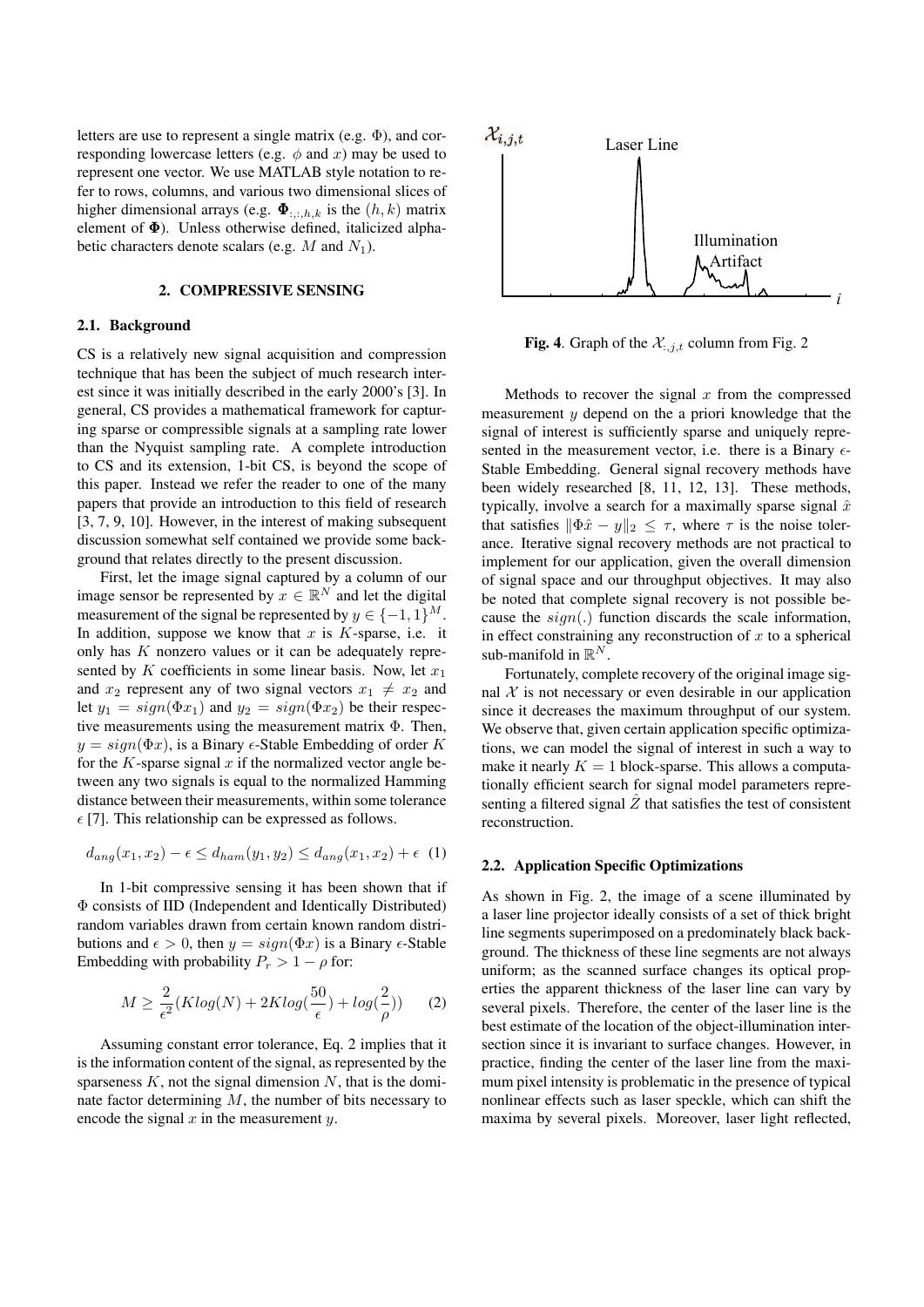

Fig. 5. Graph of the first derivative of column  $\mathcal{X}_{:,j,t}$  in Fig. 4.  $\delta_i$  is measured from the midpoint between minima and maxima in the image.

scattered, and/or diffused by the surfaces in the scene may interfere with line detection by illuminating other parts of the object surface that are not in the plane of the laser but are in the field-of-view of the camera. Features of this type are called illumination artifacts. Fig 2 and Fig. 4 show typical characteristics of illumination artifacts.

To mitigate the effect of noise and illumination artifacts, we modify the frequency response of the measurement matrix to attenuate spatial frequencies associated with sensor noise and illumination artifacts. Therefore, we form measurement matrix Φ by multiplying a spatial filtering matrix Ψ by a random basis matrix Θ. In practice the Ψ matrix may be derived from a convolution kernel having finite support. We construct the random basis matrix  $\Theta$  and the spatial filtering matrix  $\Psi$  in a way that guarantees all elements of  $\Phi = \Psi\Theta$ , belong to the set  $\{-1, 0, 1\}$ , which is consistent with the computational capabilities of our image sensor. We use a spatial filtering matrix that approximates the first derivative with respect to rows. By forming the measurement matrix as the product of the random basis Θ and the spatial filter  $\Psi$ , the image sensor encodes the first derivative of the columns of the image, like shown in Fig. 5.

The advantages of this methodology are threefold. First, filtering attenuates the influence of illumination artifacts and noise. Second, the first derivative of the image signal is typically substantially sparser than the original image signal, allowing the useful information of the laser line to be encoded in fewer bits. These characteristics are shown in the difference between Fig 4 and Fig. 5. Finally, the center of the laser line, and thus the position of the plane of illumination is better approximated from the coordinates of the top and bottom edge of the bright line segment, as represented by the maxima and minima in Fig. 5.

It is also advantageous to perform filtering in the other two dimensions, i.e. in the horizontal, or  $j$  dimension of the image, and in the temporal dimension of the data stream. Consider that each point on the scanned surface is associated with a unique image column signal  $\mathcal{X}_{i,j,t}$ , where j is the image column index at time  $t$  in the sequence. Since object surfaces are generally piecewise smooth and continuous over small  $3 \times 3$  neighborhoods, all 9 image signal columns associated with the neighborhood are, with high probability, closely correlated with each other. Given this, it is clear that local neighborhood averaging, which represents a low-pass filter, would be advantageous, functioning to attenuate the high spatial frequencies present in image sensor noise while leaving the signal information associated with object surface coordinates substantially unchanged. Moreover, there is a substantial computational advantage to be gained through compressed measurement of the neighborhood average.

If  $3 \times 3$  neighborhood averaging is performed in image signal space, i.e. on the sensor, then measurement of the  $3 \times 3$  average signals can be stated as:

$$
\mathcal{Y}_{:,j,t} = sign(\sum_{k=1}^{3} \sum_{h=1}^{3} \Phi \mathcal{X}_{:,(j+h-2),(t+k-2)}) \qquad (3)
$$

Although theoretically possible, it is generally infeasible to perform the spatiotemporal image averaging calculation of Eq. (3) in the analog domain of an image sensor, since it would involve complicated analog signal storage an processing means that complicate the design of the pixel circuit, thereby creating an undesirable tradeoff with respect to image sensor resolution and pixel light sensitivity. However, if we decompose  $\Phi$  by rows into a  $3 \times 3$  array, **A**, of 9 independent terms from  $\Phi$ , each with m non-zero rows, where  $m = \frac{M}{9}$  and  $\mathbf{A} \in \{-1, 0, 1\}^{M \times N_1 \times 3 \times 3}$ :

$$
\mathbf{A}_{:,,:,1,1} = \begin{pmatrix} \Phi_{0m+1:1m,:} & 0 & 0 & 0 & 0 & \dots & 0 \end{pmatrix}^T
$$
  
\n
$$
\mathbf{A}_{:,,:,2,1} = \begin{pmatrix} 0 & \Phi_{1m+1:2m,:} & 0 & 0 & 0 & \dots & 0 \end{pmatrix}^T
$$
  
\n
$$
\mathbf{A}_{:,:,3,1} = \begin{pmatrix} 0 & 0 & \Phi_{2m+1:3m,:} & 0 & 0 & \dots & 0 \end{pmatrix}^T
$$
  
\n
$$
\vdots
$$
  
\n
$$
\mathbf{A}_{:,:,3,3} = \begin{pmatrix} 0 & 0 & 0 & 0 & \dots & 0 & \Phi_{8m+1:9m,:} & 0 \end{pmatrix}^T
$$

We observe that the measurement of the average signal can be approximated by the sum of the signs of partial measurements performed on the spatiotemporal neighborhood under certain conditions, as stated below:

$$
\mathcal{Y}_{:,j,t} \approx \sum_{k=1}^{3} \sum_{h=1}^{3} sign(\boldsymbol{A}_{:,:,h,k} \; \mathcal{X}_{:,(j+h-2),(t+k-2)}) \quad (4)
$$

In words, given a sufficient number of samples  $M$ , the summation of signs of partial measurements over a neighborhood is approximately the same as the signs of measurement of the neighborhood average.

In our image sensor we dispense with the needless multiplication of empty row vectors in Eq. (4) by folding  $\Phi$  into a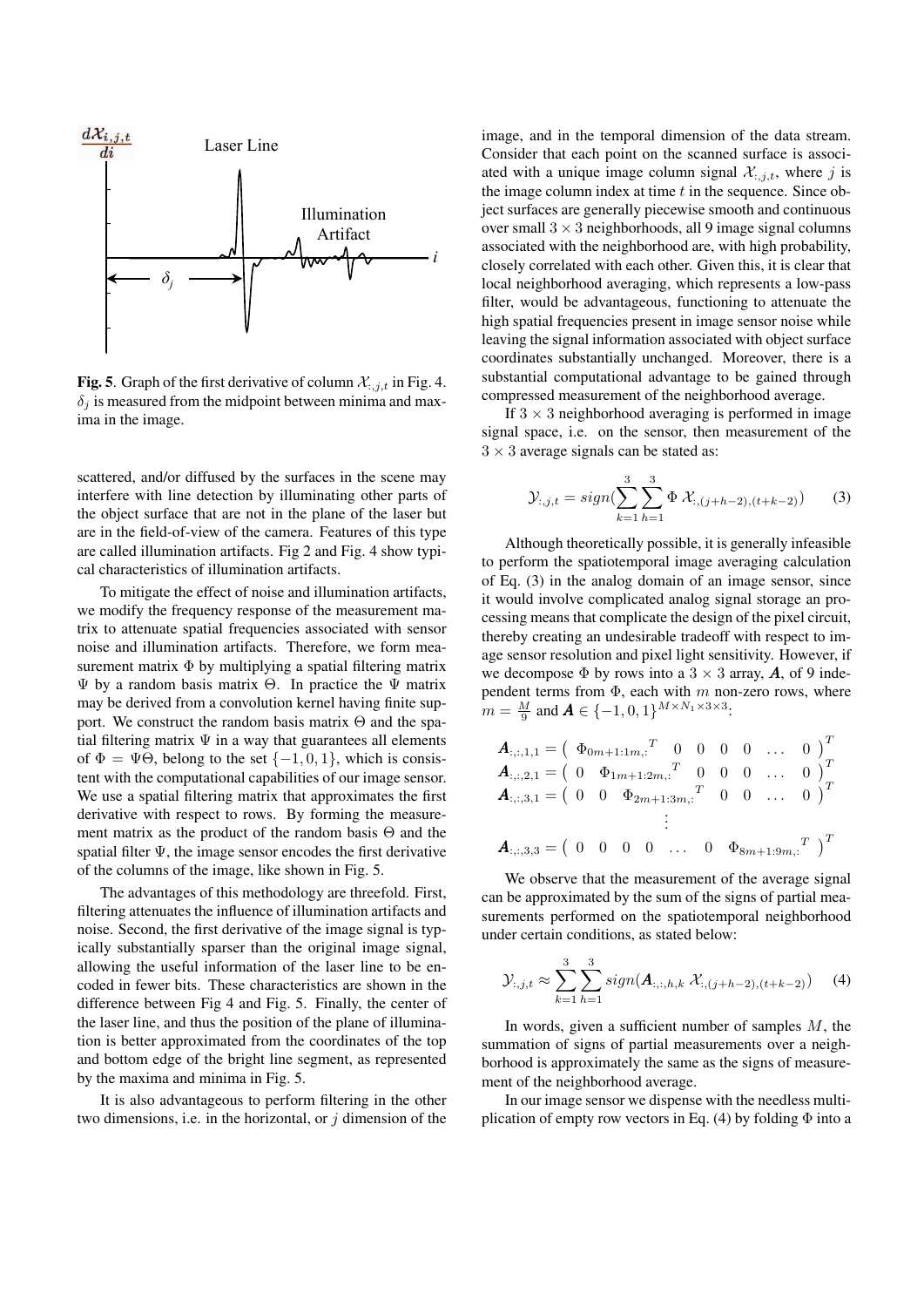$3 \times 3$  array of matrices that replaces A. This forms the fourdimensional array  $\mathbf{\Phi} = fold(\Phi) \in \{-1, 0, 1\}^{m \times N_1 \times 3 \times 3}$ .

On the sensor, the pixel array is divided into three interleaved column control sets, allowing three different sampling matrices from  $\Phi$  to be applied simultaneously to the image signal. Additionally, the image sampling matrices are changed as a function of the frame time  $t$ . In effect, a total of nine separate sampling matrices are used over three frame times to form interleaved partial measurement vectors  $\mathcal{Y}^I$  according to:

$$
\mathcal{Y}_{:,j,t}^I = sign(\mathbf{\Phi}_{:,:,(j \mod 3+1),(t \mod 3+1)} \mathcal{X}_{:,j,t}) \quad (5)
$$

The output of our image sensor, as defined in Eq. (5), consists of one  $m$  bit binary vector for each column of the image on every frame time t.

As in other CS work [8], the first approximation of the filtered image column vector  $Z_{:,j}$  can be formed from the product of the transpose of the random basis Θ and the concatenation of measurement vectors over the  $3 \times 3$  spatiotemporal neighborhood, as in Eq. (6) below.

$$
\hat{Z}_{:,j} = \Theta^T \begin{pmatrix} \mathcal{Y}_{:,j-1,t-1}^I \\ \mathcal{Y}_{:,j+0,t-1}^I \\ \mathcal{Y}_{:,j+1,t-1}^I \\ \vdots \\ \mathcal{Y}_{:,j+1,t+1}^I \end{pmatrix}
$$
(6)

However, if we fold the  $M \times N$  matrix  $\Theta$  by rows to form  $\Theta = fold(\Theta) \in \{-1, 0, 1\}^{m \times N_1 \times 3 \times 3}$  a  $3 \times 3$  array of  $m \times N_1$  matrices,

Then Eq. (6) can be restated as follows:

$$
\hat{Z}_{:,j} = \sum_{k=1}^{3} \sum_{h=1}^{3} \mathbf{\Theta}_{:,:,h,k}^T \mathcal{Y}_{:,(j+h-2),(t+k-2)}^I
$$
 (7)

As we will show in the following hardware description, the first summation operation of Eq. (7) can be efficiently performed as a neighborhood-averaging operation on partial sums of  $Z_{:,j}$ . In practice we have observed that, using a surprisingly small number of samples, it is possible to capture a digital approximation of a filtered image signal of sufficient quality to be useful for purpose of estimating the signal model parameters of interest, i.e. the offset coordinates of the illumination plane as it appears in our image.

# 3. FPGA ARCHITECTURE

This section describes the architecture for our FPGA system. Our initial design space exploration was conducted using Vivado HLS. As the design developed, we switched to Verilog for the final design and demo. For our demonstration the current system uses a Xilinx VC707 Evaluation board with a XC7VX485T-2 chip and MATLAB performs the role of the camera. We intend to move this FPGA system onto the camera in the near future.

In our architecture, we make one final optimization that affects  $\Theta$ . To simplify our logic, we replace the 0's in  $\Theta$ with values chosen randomly from  $\{-1, 1\}$ . This reduces the multiplication in Eq. (7) to Hamming distance calculations performed between binary vectors.

## 3.1. Input and Output Interface

As described above, our current system uses MATLAB to generate compressed signal batches for processing on the FPGA. These images are transmitted over the PCI Express (PCIe) bus using PCIe hardware available on the VC707 development board and the Reusable Integration Framework for FPGA Accelerators (RIFFA 2.0) [14].

In our demonstration, a set of laser-line images in MAT-LAB are used to produce a batch of compressed images. These images are exported out of MATLAB by the MEX API and transmitted to the FPGA using RIFFA. In this setup, MATLAB replaces the camera in Fig. 6. In hardware, the RIFFA core provides this data to our FPGA design *Input Interface*. The *Input Interface* loads data into the *Image Buffer* at the head of the FPGA image processing pipeline in Fig. 6.

The *Output Interface* stage transfers a finished profile,  $\delta$ , to the same RIFFA core. The RIFFA core transmits the profile back to the PC via PCIe bus. Finally, the profile is returned to MATLAB for analysis.

#### 3.2. Memory Read

The *Memory Read* stage is the third stage of the FPGA pipeline. This stage is responsible for producing read addresses for the *Image Buffer* and passing the read data to the *Reconstruction Stage*. The *Memory Read* stage is also responsible for signaling the end of a row, which resets the *Reconstruction Stage* and the end of a frame which generates a single profile, δ, at the *Output Interface*.

## 3.3. Reconstruction Stage

The *Reconstruction Stage* reconstructs individual rows in  $\hat{Z}$ from a set of three consecutive measurements,  $y_{i,:t-1:t+1}^I$ . This stage is the core of our architecture, and where many of our CS optimizations were targeted. The bulk of our Vivado HLS design exploration focused on this unit and how to efficiently accelerate image decompression and processing, while minimizing routing overhead and area.

Our first design decision was to reconstruct all 1024 pixels in a row simultaneously. This approach has numerous advantages: First, it matches the format of the data from the scanner. Second, this approach minimizes control logic;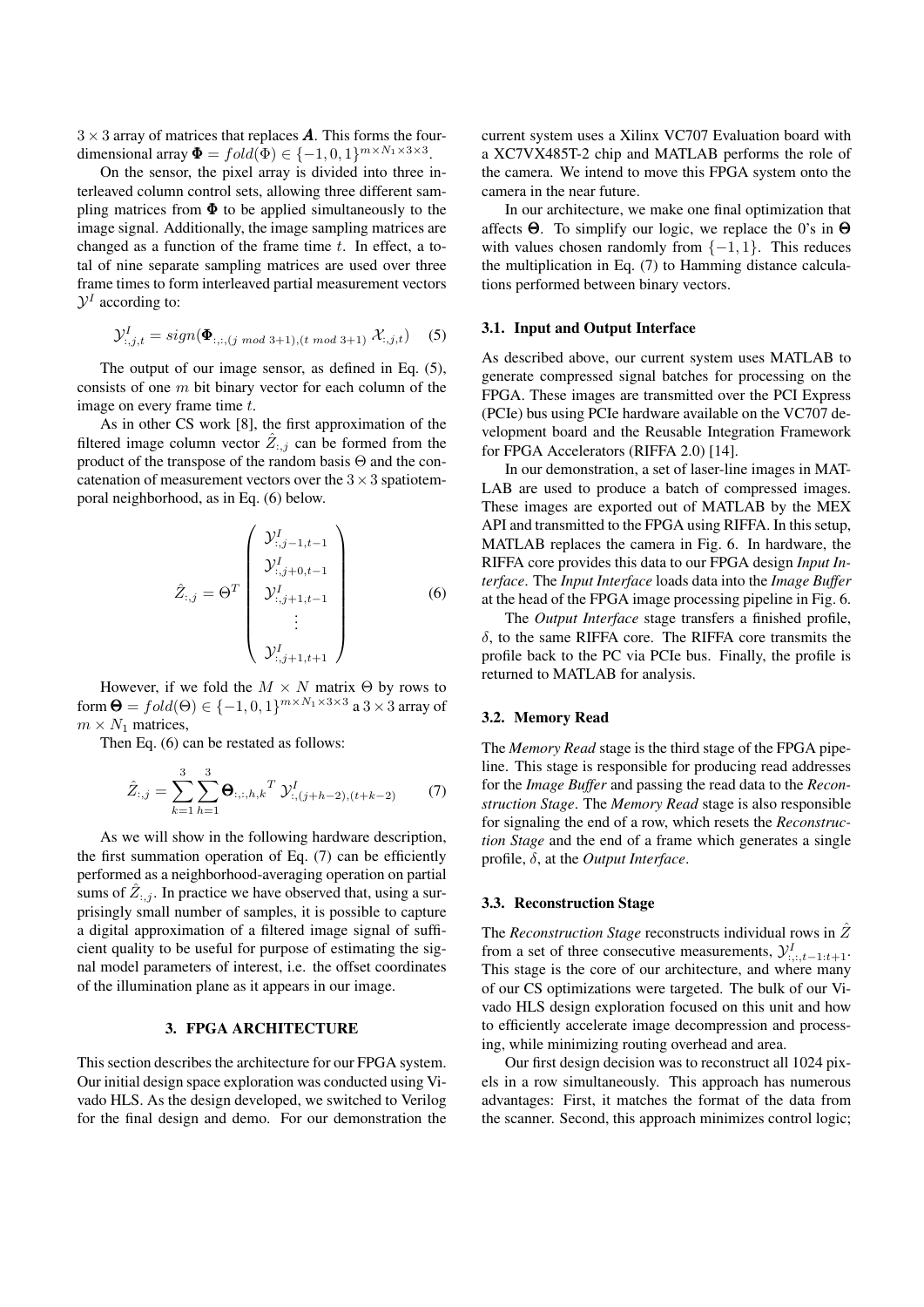

Fig. 6. Overview of the image sensor and FPGA pipeline for decompressing and processing the sensor output.

the logic for reconstructing each pixel has hardwired inputs from the image buffer and it's respective  $\Theta_{::,h,k}$  matrix. Vivado HLS demonstrated that producing less than a full row of data introduces far too much overhead, to the point where the added complexity of  $3 \times 3$  neighborhood convolution becomes unwieldy because additional logic is added to route data from the correct  $\Theta_{::,h,k}$  partition. These pitfalls are avoided by reconstructing all 1024 pixels from a row in  $\hat{Z}$ in parallel, and hard-coding connections to the  $\Theta$  and  $\mathcal{Y}^I$ memories to minimize overhead.

We begin with the hardware that produces each pixel. Eq. (8) displays the summations necessary to calculate pixel  $Z_{i,j}$  at row i, column j in  $Z$ .

$$
\hat{Z}_{i,j} = \sum_{k=1}^{3} \sum_{h=1}^{3} \sum_{i=1}^{m} \mathbf{\Theta}_{j,i,h,k} \otimes \mathcal{Y}_{i,(j+h-2),(t+k-2)}^{I}
$$
 (8)

In words, the pixel  $\hat{Z}_{i,j}$  is equal to the sum of the hamming distances between each of the three  $\mathcal{Y}_{:,j,t-1:t+1}^I$  columns in 3 consecutive frame times, and their corresponding measurement column in  $\Theta_{i,:h,k}$ . Assuming each XOR-add in the i summation is completed every cycle, in naive hardware this summation will take  $3 \times 3 \times m$  cycles.

A simple acceleration approach is to save two previously reconstructed partial sums on DRAM or on-chip BRAM. This reduces the latency by a factor of 3 by eliminating the iterations dedicated to the  $k$  summation. However, at 8 bits per pixel and a target rate of 50 Gpixels/second, the rate at which pixels need to be read and stored substantially exceeds DRAM bandwidth. Alternatively, storing the data on BRAM at 8 bits per pixel a 768 row by 1024 column image takes 260 BRAMs per saved image. Saving two previously reconstructed partial sums requires 520 of the total 1030 of 36 Kbit BRAMs available on the chip. While this BRAMbased approach solves the aforementioned bandwidth problem, it clearly does not scale well; routing congestion caused by loading large frames reduces the clock speed, and increasing the image size is nearly impossible. Furthermore, BRAMs for other modules, such as the *RIFFA Interace*, and the *Line Detector* also contend for BRAM resources. Alone, these modules consume a significant fraction of the design's power, and doubling or tripling the power consumption by saving previous frames is undesirable.

Instead, we reconstruct three consecutive images simultaneously from compressed data saved in the *Image Buffer* and combine the images to produce the output  $\hat{Z}$ . In contrast to saving the previously reconstructed partial sums, this approach only consumes 14 BRAMs per image buffer. The image buffer is replicated 3 times so consecutive images can be accessed simultaneously.

One way to implement this simultaneous reconstruction is to calculate each sub-pixel in the  $3 \times 3$  neighborhood, and then add the sub-pixels to produce the final output pixel. This is implied in the order of summations in Eq. (8). Implemented correctly, this approach reduces the number of computations by sharing the sub-pixels of overlapping neighborhoods. However, we found that this 9-input add was inefficient in terms of routing resources and chip area because it requires 1024 additional adders. Instead, we calculate the hamming distance of the  $3\times 3$  neighborhood before performing the summation over index  $i$ . This change is represented by moving the index of summation i to the outermost  $\Sigma$ , and is shown in Eq. (9):

$$
\hat{Z}_{i,j} = \sum_{i=1}^{m} \sum_{k=1}^{3} \sum_{h=1}^{3} \Theta_{j,i,h,k} \otimes \mathcal{Y}_{i,(j+h-2),(t+k-2)}^{I}
$$
 (9)

In hardware, the Hamming distance of a  $3 \times 3$  neighborhood is equivalent to unrolling the summations of  $k$  and  $h$ . This is performed in a pipeline, with an initiation interval of 1. The summation of h for a particular  $k = k_0 \in \{1, 2, 3\}$  in Eq. 10, is implemented in two 6-input look-up tables (LUT).

$$
\sum_{h=1}^{3} \mathbf{\Theta}_{j,i,h,k_0} \otimes \mathcal{Y}_{i,(j+h-2),(t+k_0-2)}^{I}
$$
 (10)

The subsequent summation of  $k$  adds together the per-frame Hamming distances. The  $k$  summation is implemented us-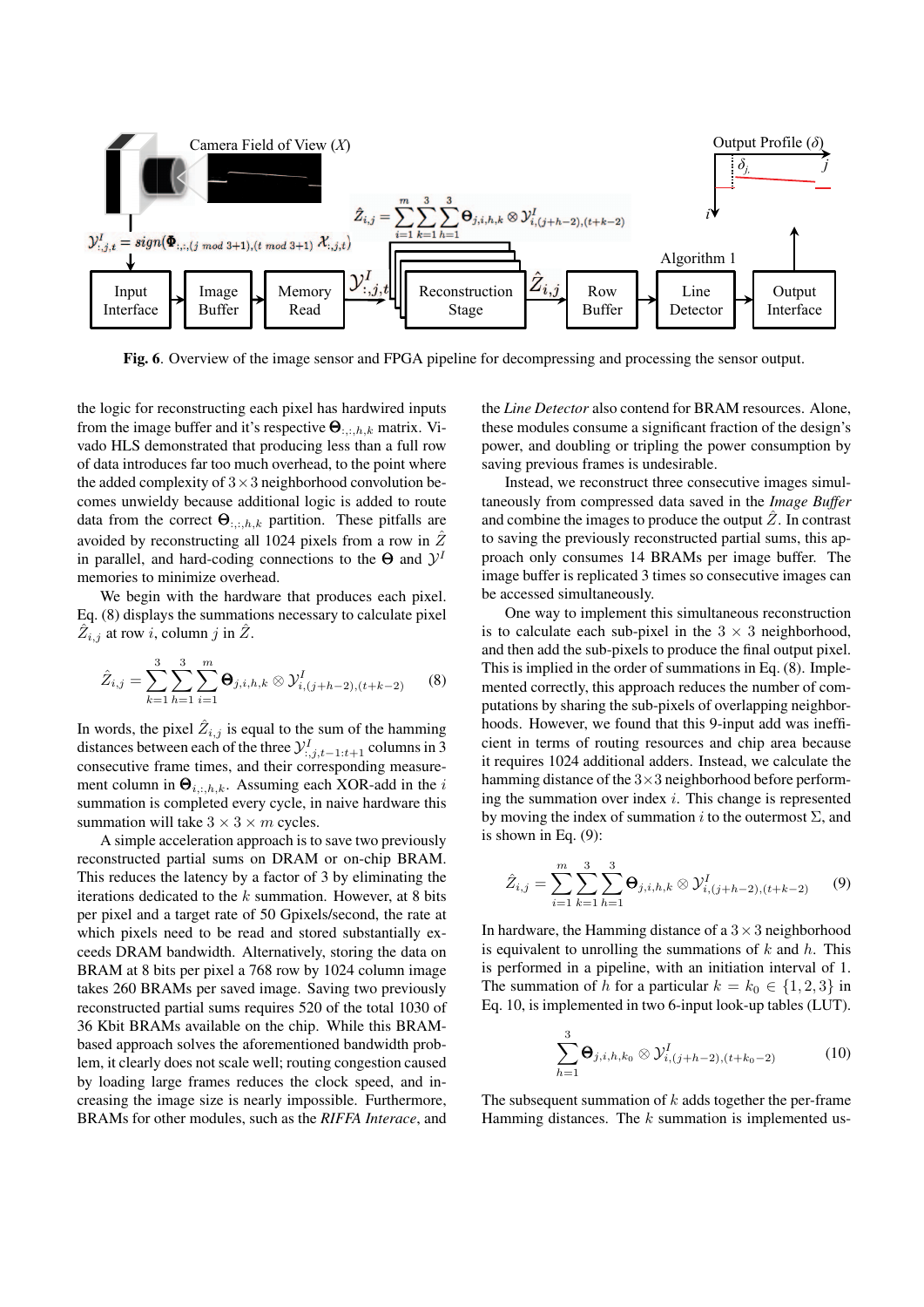

Fig. 7. Pixel unit implementing Eq. (9). The summation of h is implemented in two 6-input LUTs. The subsequent  $k$ and i stages are implemented in DSP48E1 chains.

ing a DSP48E1 slice and summation of  $i$  which is also implemented using a DSP48E1. Each of the aforementioned DSP's is configured in 4 SIMD fashion, executing 4 independent 12-bit additions so that each DSP calculates 4 independent output pixels. The connection between the  $k$  summation and  $i$  summation is made using optimized DSP-to-DSP routing logic. This hardware is called the *pixel unit*, and is shown in Fig. 7. This approach reduces the latency of a single pixel by a factor of 9, to  $m$  cycles.

Finally, we further accelerate the *Reconstruction Stage* by simultaneously reconstructing 4 rows in  $\hat{Z}$ . This replication is shown in Fig. 6. The reconstruction stage is followed by the row buffer stage. This stage is responsible for taking 4 rows of data from the multiplier and feeding it one row at a time into the line detector. It is implemented as a parallelload/serial-out shift register.

# 3.4. Line Detector

Extracting the profile  $\delta$  for the current reconstructed image uses 1D column-wise line detection, repeated for all image columns to find individual  $\delta_i$  values. As stated in section 2.2, the column  $\hat{Z}_{:,j}$  is the reconstructed first derivative of  $\mathcal{X}_{:,j,t}$  by the construction of the  $\Phi$ . An ideal first derivative column is in Fig. 5.

A common approach for line detection is using filters. We have found that filters are adequate, but particularly noise prone and cannot adapt to changes in line-width. Each filter generates many candidate locations near the center of the minima/maxima in Fig. 5. In the worst case, none of these candidates can be clearly marked as center of the line in the column. This problem is further compounded as the line width changes in response to surface changes. To address this, we have implemented a width-invariant line detector, described in Algorithm 1. The value of  $W$  in the algorithm is set by the operator, and logically represents the maximum distance between any minima and maxima pair. This algorithm operates on a column  $\hat{Z}_{:,j}$  with output  $\delta_j$ .

|     | <b>Algorithm 1:</b> Width invariant line detector                           |  |  |  |  |
|-----|-----------------------------------------------------------------------------|--|--|--|--|
|     | <b>Input:</b> $\hat{Z}_{:,j}$ , <i>buffer</i> [ <i>W</i> ] initialized to 0 |  |  |  |  |
|     | 1: for all row in $\hat{Z}_{:,i}$ do                                        |  |  |  |  |
| 2:  | $buffer[row\%W] = \hat{Z}_{row,i}$                                          |  |  |  |  |
| 3:  | $current\_pixel = buffer[W/2]$                                              |  |  |  |  |
| 4:  | if current_pixel == $max(buffer)$ then                                      |  |  |  |  |
| 5:  | $max\_pixel = current\_pixel$                                               |  |  |  |  |
| 6:  | $max\_pixel\_row = row$                                                     |  |  |  |  |
| 7:  | else if $current\_pixel == min(buffer)$ then                                |  |  |  |  |
| 8:  | $current \Delta = max\_pixel - current\_pixel$                              |  |  |  |  |
| 9:  | if $(current \Delta \leq max \Delta)$ then                                  |  |  |  |  |
| 10: | $max\delta_i = current\Delta$                                               |  |  |  |  |
| 11: | $\delta_i = row + max_{i}row$                                               |  |  |  |  |
| 12: | end if                                                                      |  |  |  |  |
| 13: | end if                                                                      |  |  |  |  |
|     | 14: end for                                                                 |  |  |  |  |

This algorithm is designed to recognize the maxima followed by minima characteristic created by taking the first derivative. The core of this algorithm is the if statement on lines 4-7. These lines detect a local maxima within  $W$  pixels, inhibiting any false maxima. The if statement on line 7 captures the subsequent minima. If the maxima and minima occur within W pixels, this detector will find and report that result.

This algorithm has several benefits. First and foremost it is invariant with respect to the width of the line. If the width of the line, and thus relative location of the minima and maxima are changed by the characteristics of the surface, this filter will adapt because it does not depend on a fixed number of taps. Instead, the value of  $W$  can be set such that the minima value will always be reached before the maxima value leaves the buffer. Since it is extremely unlikely that another maxima will occur between the maxima and minima, this detector will resolve the center of the line with high probability. Second, this algorithm has the potential for higher resolution because it detects the minima and maxima and returns the sum of the two rows. Dividing the sum gives the center of the line with half-pixel resolution.

#### 4. RESULTS

Our architecture was designed and implemented using Xilinx's Vivado IDE, version 2012.4, with all synthesis and place & route settings set to maximum effort. The utilization results are shown in Table 1 while, timing, and throughput results from this design are contained in Table 2. These results are reported from the auto-generated, post-place and route results of the Vivado suite.